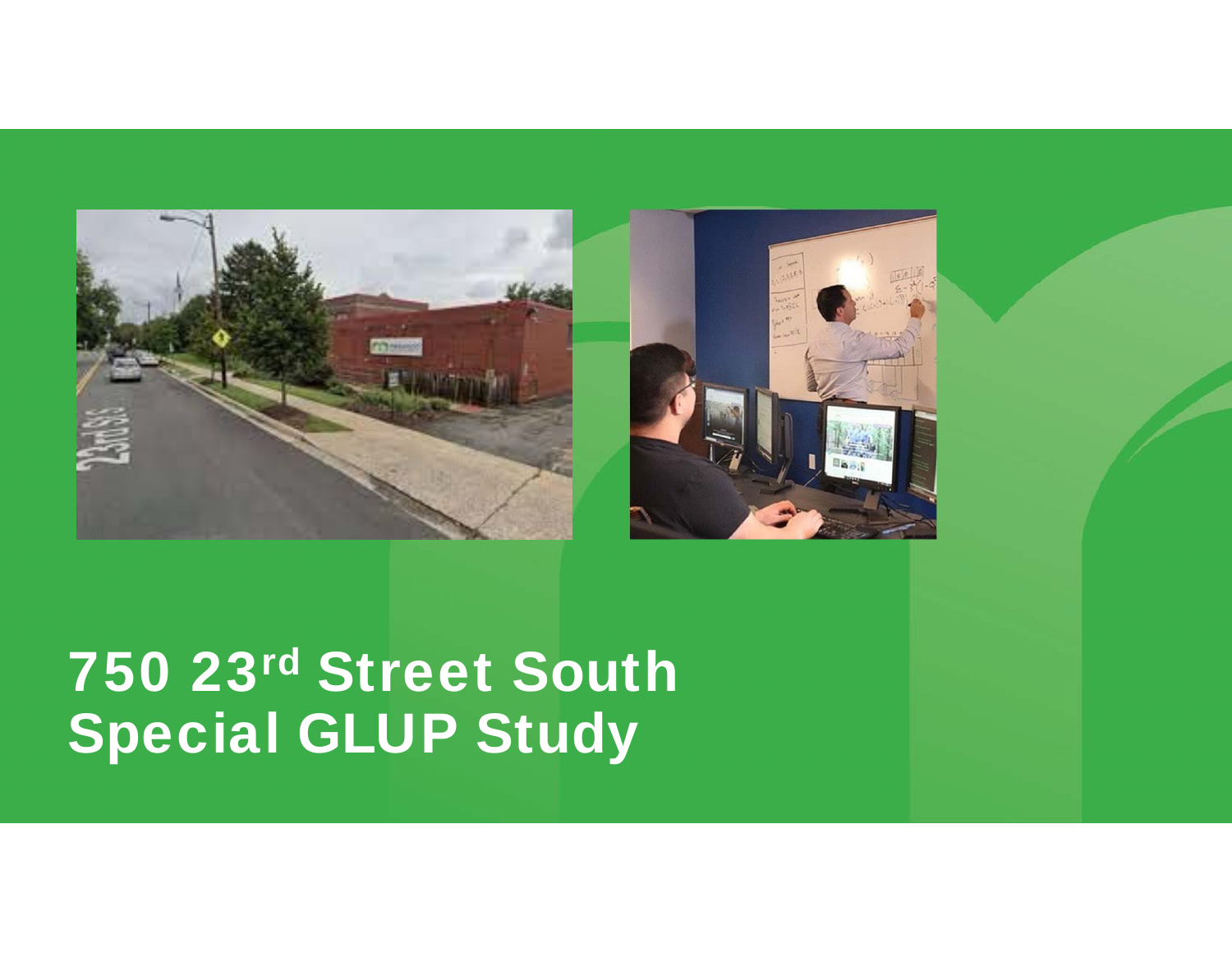### *Inspiration: Livability 22202…*

"Addressing housing affordability is critical to ensuring the neighborhood, County, and region continue to be livable, in terms of economics, commuting accessibility, and equity. While some might suggest those seeking affordable housing should move further out, housing savings are often offset by increased commuting costs. *The lack of public transportation in outlying areas necessitates the increased costs of auto ownership which also contributes to increased traffic congestion.* "

‐Working Group Report on Housing Affordability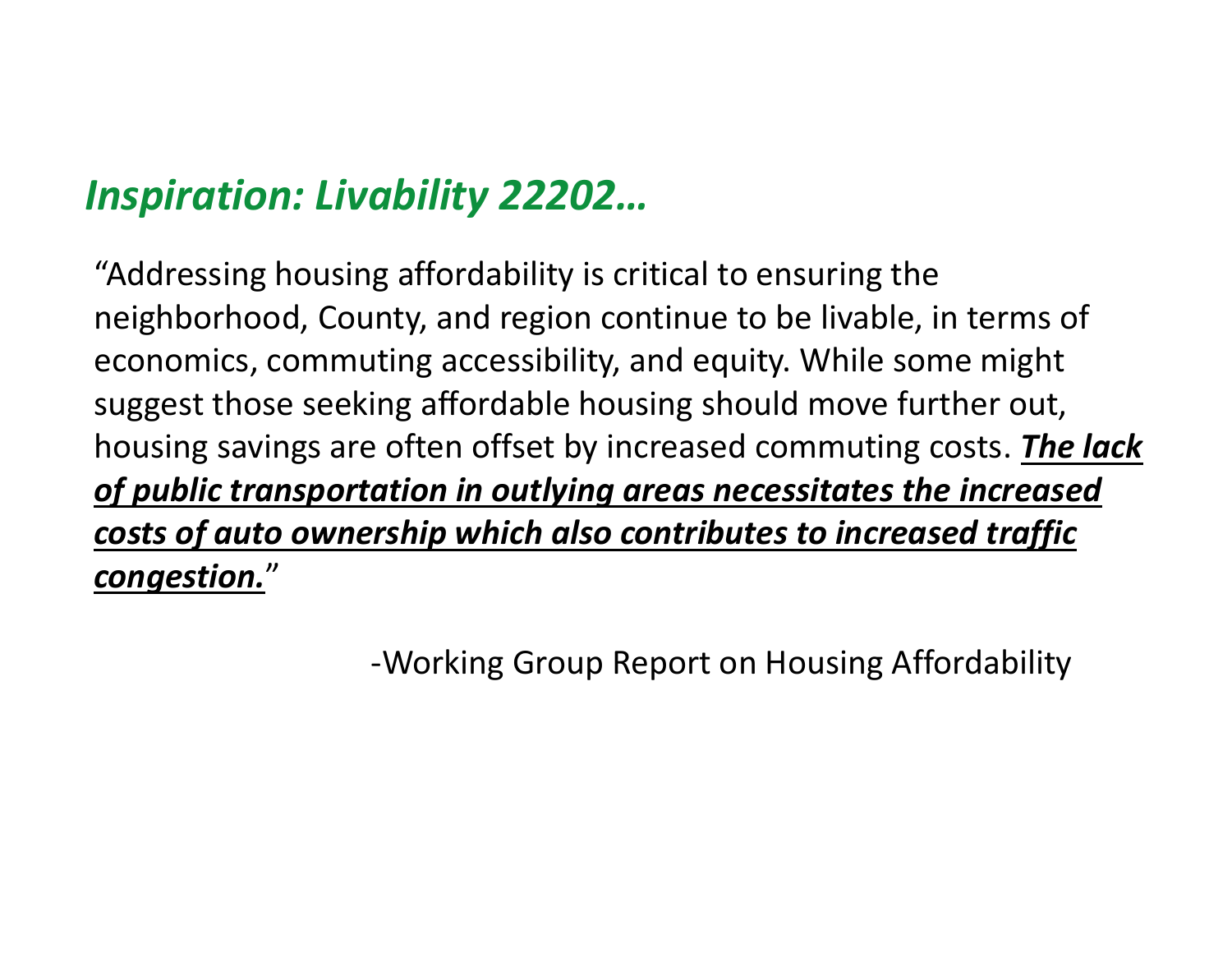#### *Alignment With Melwood's Mission*

- 62% of adults with I/DD dream of living in their own home or apartment; about 75% live with their parents or other family.
	- 20% live with a caregiver over the age of 60.
- 22% of adults with disabilities in Arlington live below the poverty line.
- 35% of people with disabilities are in the workforce; it is less than 20% of people with I/DD.
- The median wage for a Voc Rehab job placement is \$10 per hour.
- Median Rent for a 1 BR Apartment in Arlington is \$2K

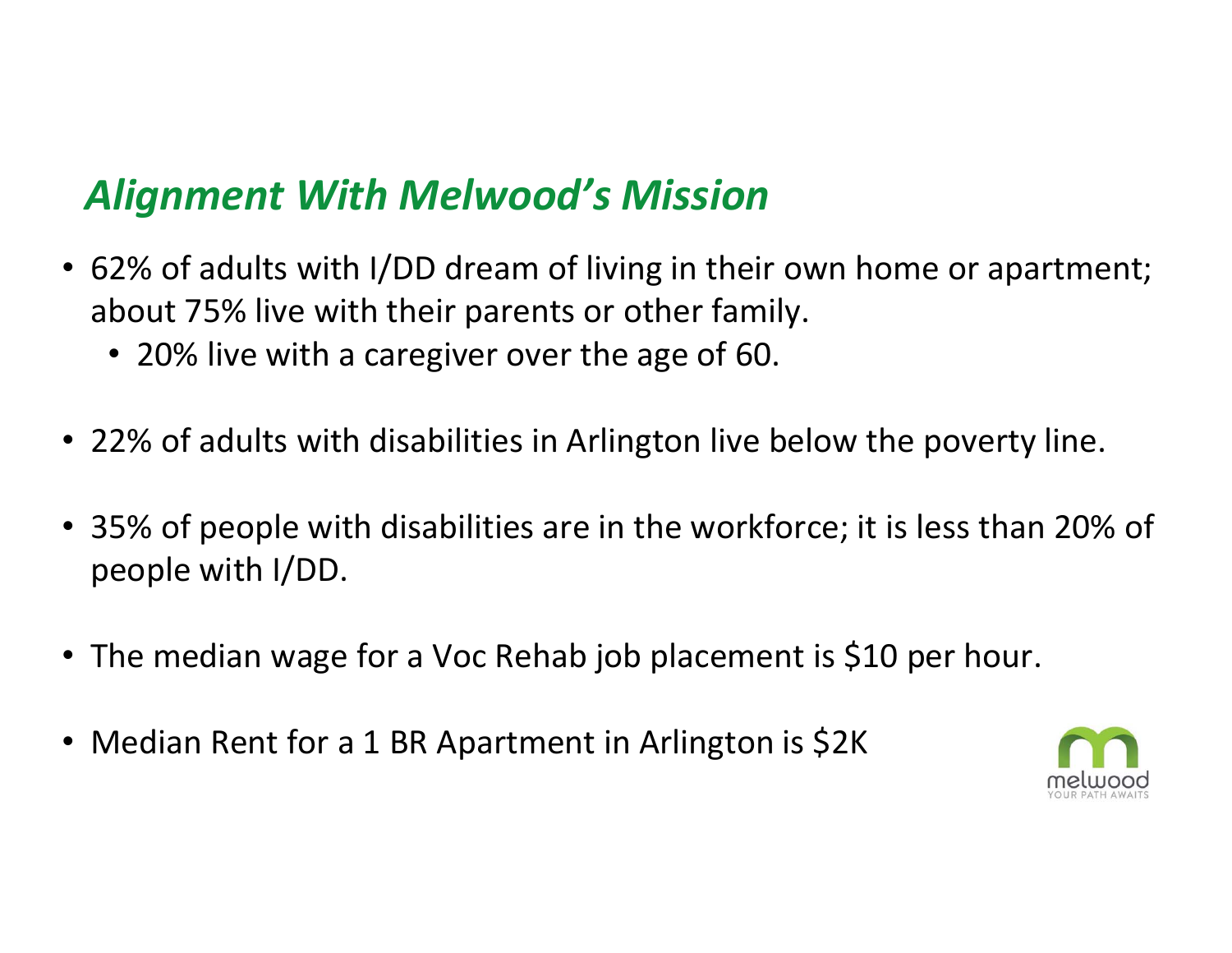### *Our Vision*

A state‐of‐the‐art mixed‐use building that:

- Provides a home for Melwood programming, particularly workforce development programming;
- Provides affordable housing inclusive of people with disabilities; and
- Creates a communal space for the 22202 neighborhood and people with disabilities.

## *Highlights from GLUP Application's Initial Concept*

- Preserves historic façade and green space on 23<sup>rd</sup> Street.
- $\bullet$ 100+ below grade parking spots.
- Height tapers down. Taller facing 23<sup>rd</sup> Street; shorter adjoining park/facing 24th Street.

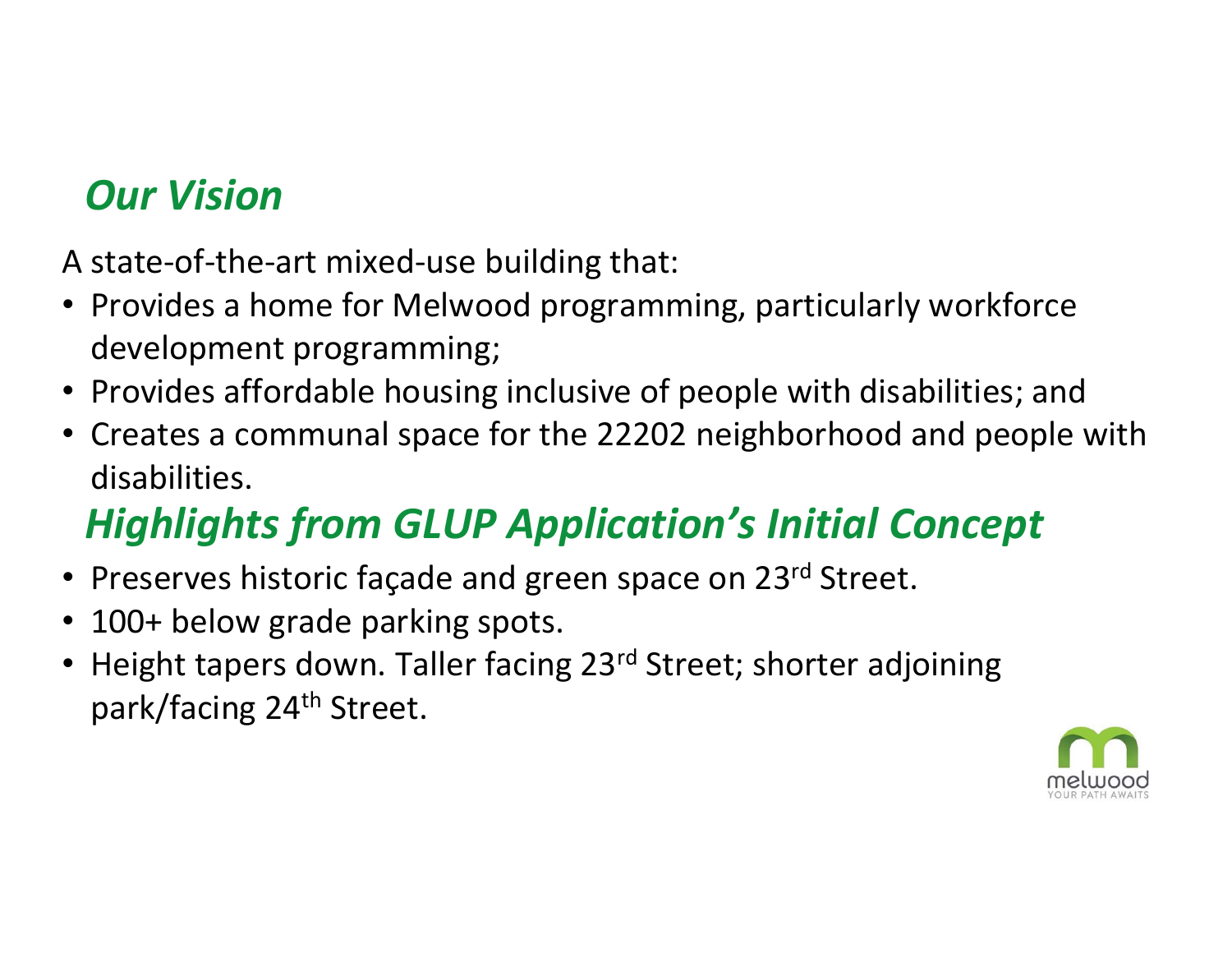

"Low‐medium" is the lowest density GLUP designation that will permit a multifamily dwelling.

**GLUP Study Goals** Excerpts from the Livability 22202 Working Group Excerpts from the Livability 22202 Working Group

- Objective B: New Development of Diverse Housing
	- "Identifying areas within the single‐family zoning blocks that may be appropriate for multifamily housing"
	- "Identifying where fallow sites or parking lots could be better used for housing"